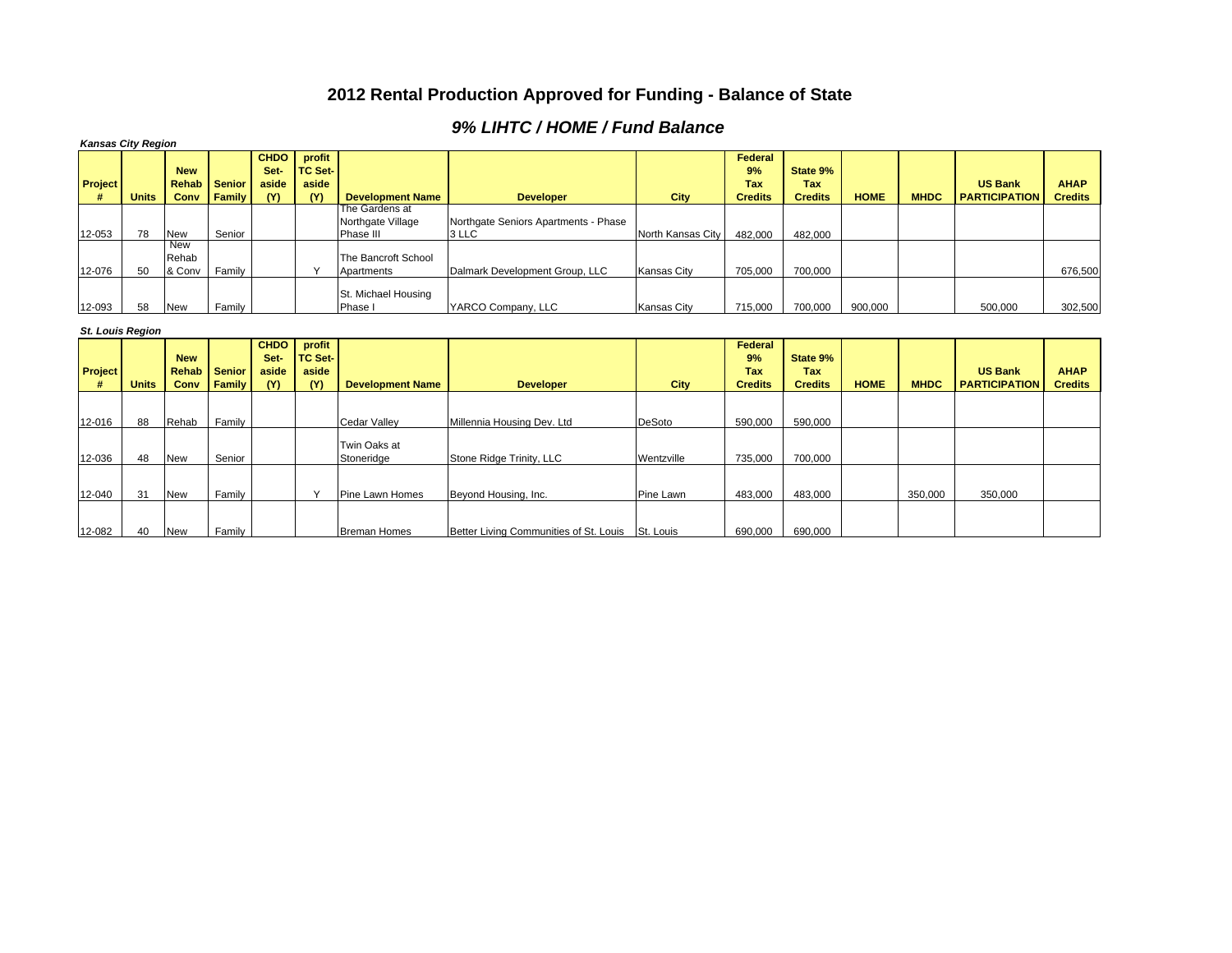## *9% LIHTC / HOME / Fund Balance continued*

| <b>Outstate Region</b> |              |                                    |                         |                                     |                                          |                                            |                                                                      |             |                                               |                                          |             |             |                                        |                               |
|------------------------|--------------|------------------------------------|-------------------------|-------------------------------------|------------------------------------------|--------------------------------------------|----------------------------------------------------------------------|-------------|-----------------------------------------------|------------------------------------------|-------------|-------------|----------------------------------------|-------------------------------|
| <b>Project</b><br>#    | <b>Units</b> | <b>New</b><br><b>Rehab</b><br>Conv | <b>Senior</b><br>Family | <b>CHDO</b><br>Set-<br>aside<br>(Y) | profit<br><b>TC Set-</b><br>aside<br>(Y) | <b>Development Name</b>                    | <b>Developer</b>                                                     | <b>City</b> | Federal<br>9%<br><b>Tax</b><br><b>Credits</b> | State 9%<br><b>Tax</b><br><b>Credits</b> | <b>HOME</b> | <b>MHDC</b> | <b>US Bank</b><br><b>PARTICIPATION</b> | <b>AHAP</b><br><b>Credits</b> |
|                        |              |                                    |                         |                                     |                                          |                                            |                                                                      |             |                                               |                                          |             |             |                                        |                               |
| 12-002                 | 3            | <b>New</b>                         | Family                  | Y                                   |                                          | Woodbridge                                 | North East Community Action Agency                                   | Kahoka      |                                               |                                          | 538,807     |             |                                        |                               |
| 12-010                 | 44           | <b>New</b>                         | Senior                  |                                     |                                          | Deerbrook Senior<br>Villas                 | <b>MBL Development</b>                                               | Sedalia     | 648,000                                       | 648.000                                  | 200,000     |             |                                        |                               |
| 12-013                 | 30           | <b>New</b>                         | Family                  |                                     |                                          | <b>Brookside Terrace</b><br><b>Estates</b> | <b>Gardner Development</b>                                           | Aurora      | 525,000                                       | 525,000                                  |             | 480,000     |                                        |                               |
|                        |              |                                    |                         |                                     |                                          |                                            |                                                                      |             |                                               |                                          |             |             |                                        |                               |
| 12-014                 | 48           | Rehab                              | Senior                  |                                     |                                          | Jackson Villa                              | <b>RCH Development</b>                                               | Jackson     | 345,000                                       | 345,000                                  |             |             |                                        |                               |
| 12-022                 | 2            | <b>New</b>                         | Family                  | Y                                   |                                          | <b>Willow Springs</b>                      | Willow Springs Community Foundation   Willow Springs                 |             |                                               |                                          | 321,702     |             |                                        |                               |
| 12-023                 | 36           | <b>New</b>                         | Senior                  | $\vee$                              |                                          | <b>Pickett Place</b><br>Apartments         | Community Action Partnership of St.<br>Joe and Miller O'Reilly       | St. Joseph  | 342,500                                       | 342,500                                  | 1,350,000   |             |                                        |                               |
| 12-032                 | 46           | <b>New</b>                         | Family                  |                                     |                                          | <b>Westport Park</b>                       | Affordable Homes Development, Inc.                                   | Springfield | 612,000                                       | 612,000                                  | 450,000     |             |                                        |                               |
| 12-052                 | 40           | <b>New</b>                         | Senior                  |                                     |                                          |                                            | Volunteer Management and<br>Southview Apartments Development Company | Maryville   | 540,000                                       | 540,000                                  |             |             |                                        |                               |
| 12-057                 | 42           | <b>New</b>                         | Senior                  |                                     |                                          | <b>Gentry Place</b>                        | <b>JES Development Company</b>                                       | Columbia    | 620,000                                       | 620,000                                  |             |             |                                        |                               |
| 12-090                 | 24           | <b>New</b>                         | Family                  |                                     |                                          | <b>Edenton Ridge</b>                       | Burrell, Inc.                                                        | Columbia    | 327,000                                       | 327,000                                  |             |             |                                        |                               |